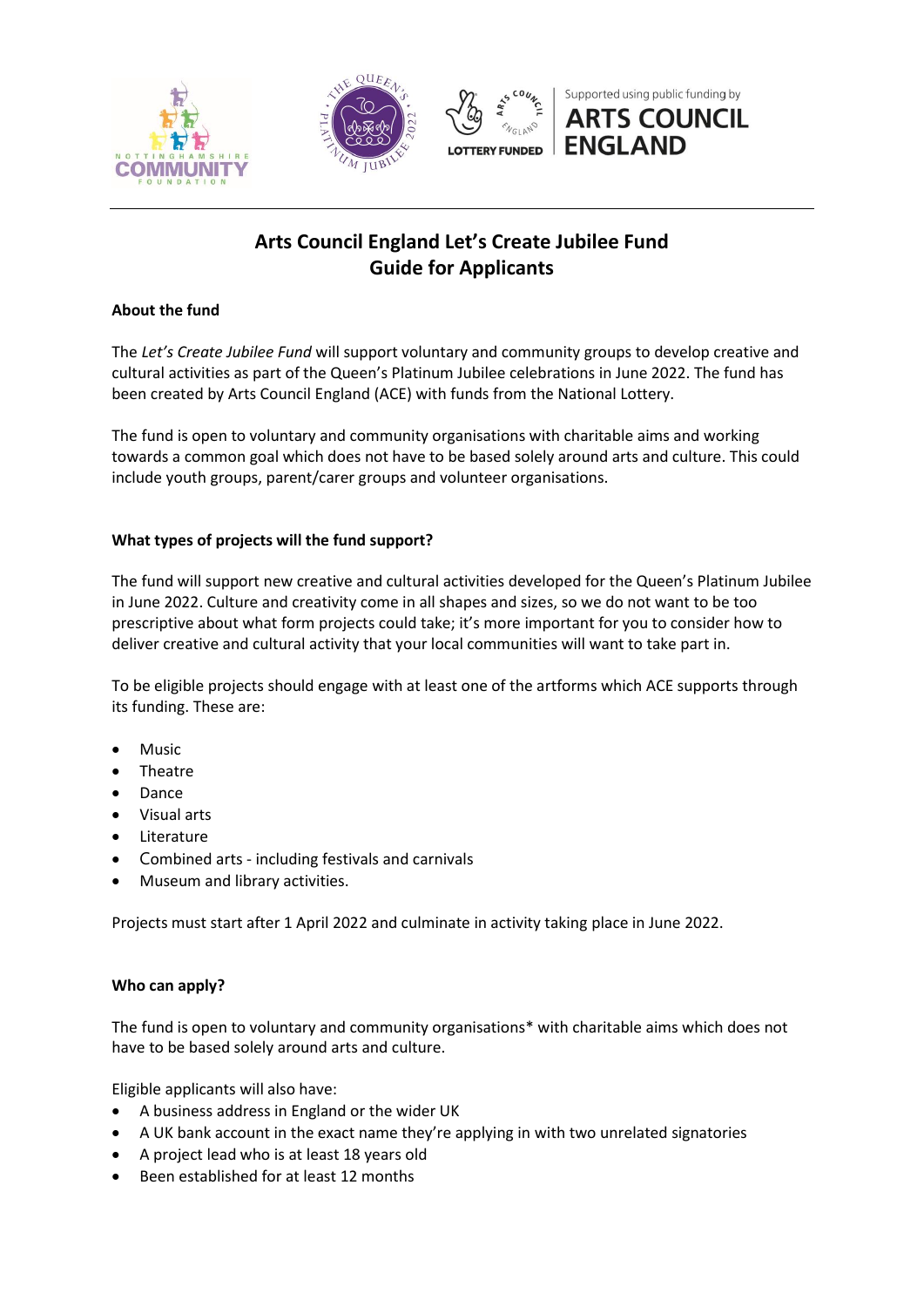





Supported using public funding by **ARTS COUNCIL** 

**ENGLAND** 

\*By 'organisation' we mean:

- A group of people working towards a common goal with a governing document that covers the type of project being applied for – for example a charity, a limited company or an unincorporated group.
- We can accept applications for funding from organisations working as a consortium, partnership, network or group.
- For non-constituted consortiums or groups, one organisation must act as the lead organisation and send us the application. If the application goes on to be successful, this organisation would then be accountable for the grant.

Who we cannot fund:

- Non-constituted community or voluntary groups
- Statutory organisations
- Organisations that have been established less than 12 months
- Organisations that do not have a proven track record of service delivery
- Limited companies, sole traders or partnerships without charitable aims
- Companies limited by shares
- Direct replacement of statutory obligation and public funding
- Promotion of religious or political activities
- Groups with significant financial free reserves
- Retrospective grants
- Contribution to endowment fund, payment of deficit funding or repayment of loans
- National charities
- Overseas travel or expeditions
- Medical research and equipment for statutory or private healthcare
- General appeals
- Animal welfare, unless the project benefits people (e.g. disabled riding schemes)
- Statutory work in educational institutions
- Sponsored or fundraising events or groups raising funds to distribute to other causes
- Schools, Churches, Parish Councils or PTA's unless community benefit is demonstrated
- Boxing clubs or associated organisations

## **What can the grant be used for?**

Eligible costs include:

- Costs of organising your events and people needed to manage the project
- Artist fees (both creating and delivering the event); there is guidance available on the fair pay of artists [here](https://www.artscouncil.org.uk/sites/default/files/download-file/ACNLPG_Fair_pay_0.pdf)
- Volunteer expenses
- Materials or equipment needed for the event or activity\*
- Food and non-alcoholic drinks
- Marketing costs and promotion of the event
- Overheads relating specifically to the project (such as insurance)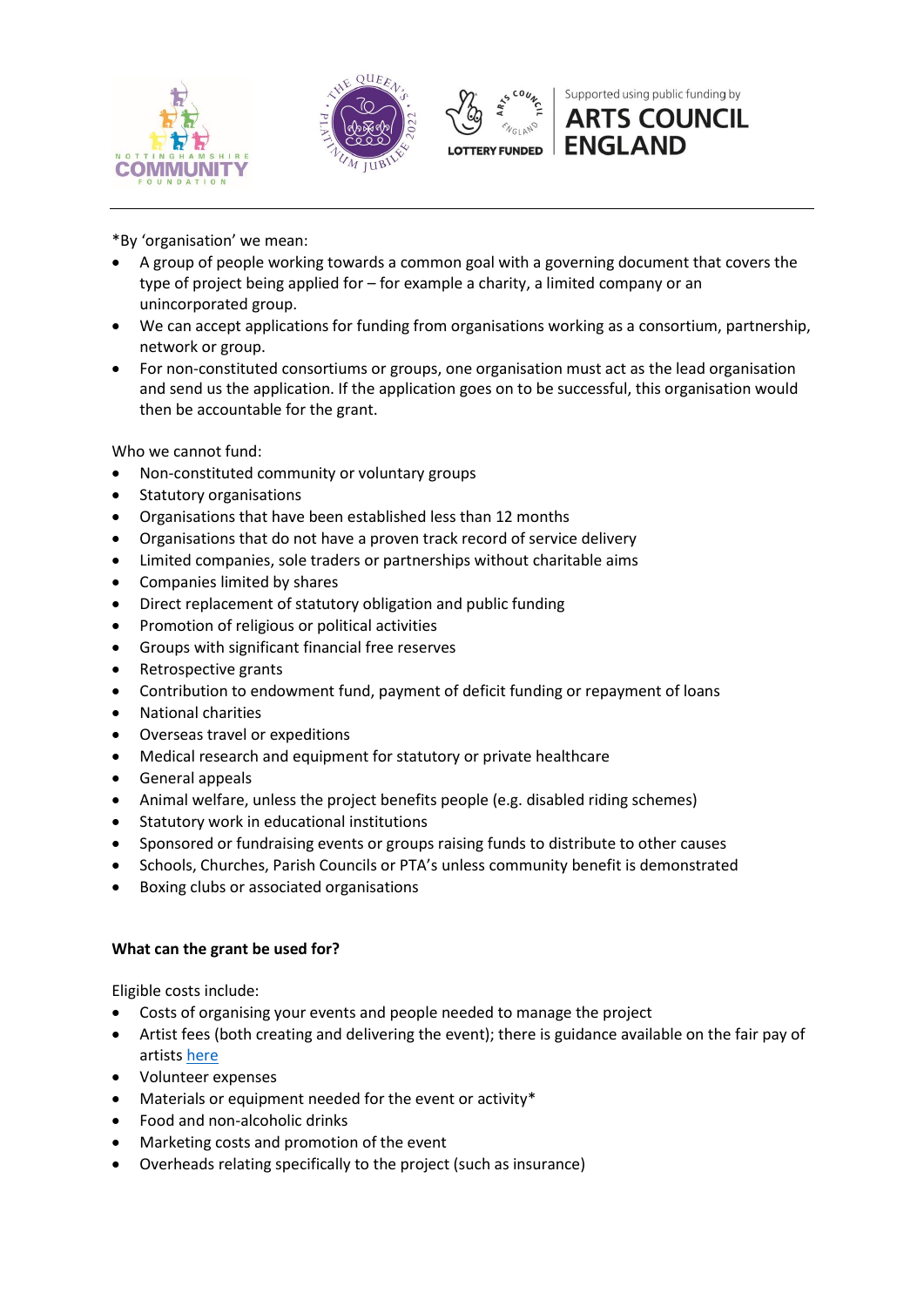





Supported using public funding by **ARTS COUNCIL ENGLAND** 

 Costs of making your event accessible to all, such as BSL interpreters, translation services, additional signage

*\* if costs for equipment make up a significant proportion of the grant, please explain how this equipment will benefit you in the long term* 

What we cannot fund:

- Activities that have already taken place, or to order or purchase goods or services before a decision has been made on the application
- Activity that does not culminate in June 2022
- Costs of routine activity that regularly takes place and is not adapted or enhanced to do something special as part of the Queen's Platinum Jubilee
- Contributions to appeals
- Activity promoting political or religious beliefs
- Activity which should be provided by statutory services
- The mitigation of losses and/or debt mitigation

#### **How much can I apply for?**

Applicants can apply for grants from £750 to £10,000.

Applicants are strongly encouraged to partner with an artist, creative or cultural organisation that has been in receipt of ACE funding within the last 4 years to help deliver their project. Although this is not essential in general, we would expect the largest awards (i.e. £5k - £10k) to involve this sort of partnership. You can find out more about [ACE supported artists](https://www.artscouncil.org.uk/national-lottery-project-grants/project-grants-data) or [organisations](https://www.artscouncil.org.uk/funding-map-2018-2022) in your local area from their website.

#### **Timeline**

The closing date for applications is Monday 28<sup>th</sup> February 2022.

All applicants will have a funding decision by Friday 1st April 2022.

The project can begin from 1st April so that preparation can take place such as rehearsals etc. Public-facing activity should take place in June near the Queen's Platinum Jubilee Weekend. The project end date can be in August to include any evaluation and final payments.

#### **Additional Supporting Information**

To be eligible to apply you must be able to provide proof of:

Your governing document (e.g. constitution, memorandum & articles or set of rules)